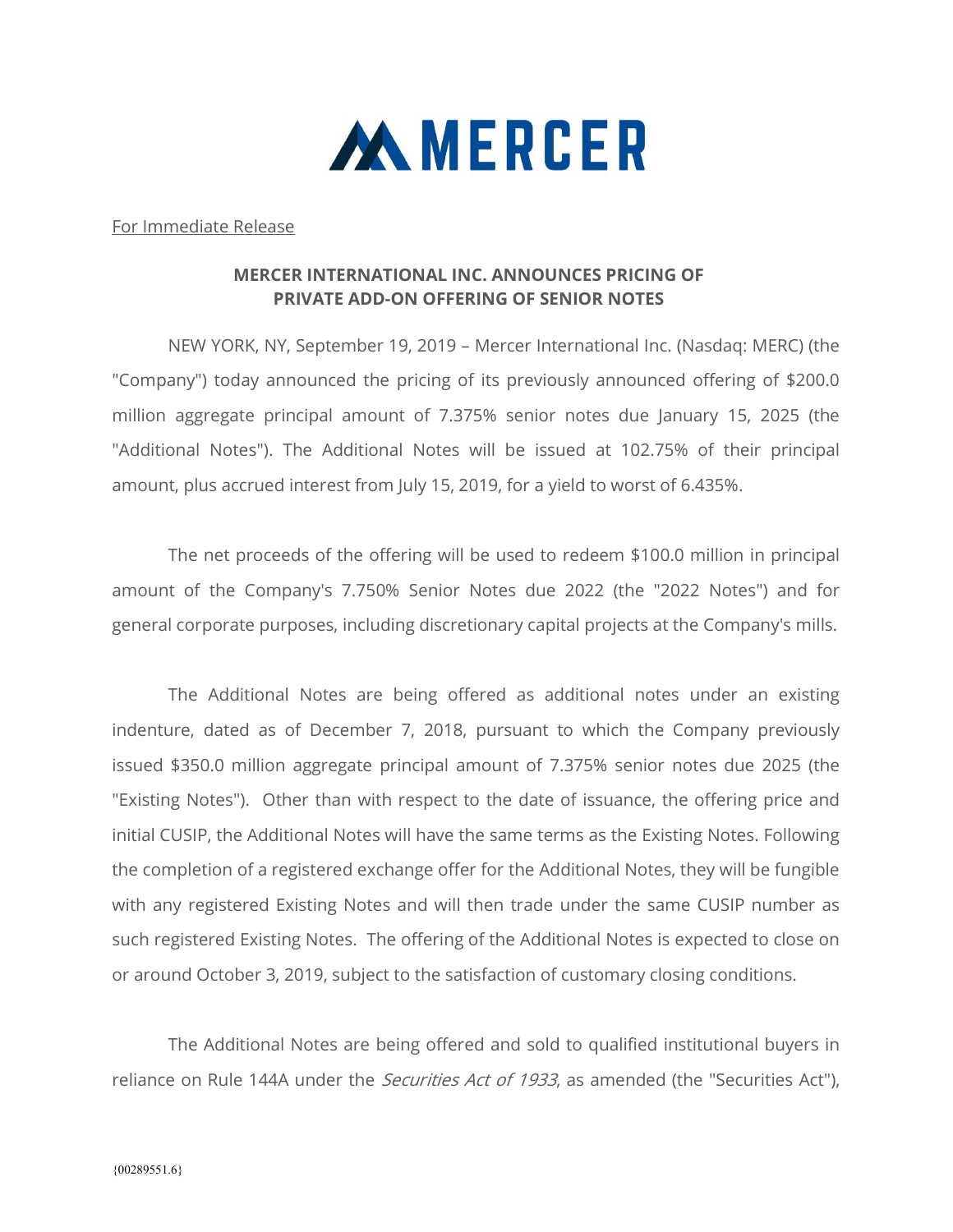and outside the United States to non-U.S. persons in reliance on Regulation S under the Securities Act.

The Additional Notes have not been registered under the Securities Act, or any state securities laws, and unless so registered, may not be offered or sold in the United States except pursuant to an exemption from, or in a transaction not subject to, the registration requirements of the Securities Act and applicable state securities laws. This press release shall not constitute an offer to sell or the solicitation of an offer to buy, nor shall there be any sale of the Additional Notes in any state or jurisdiction in which such offer, solicitation or sale would be unlawful.

Mercer International Inc. is a global forest products company with operations in Germany and Canada with consolidated annual production capacity of 2.2 million tonnes of pulp and 550 million board feet of lumber. To obtain further information on the company, please visit its web site at http://www.mercerint.com.